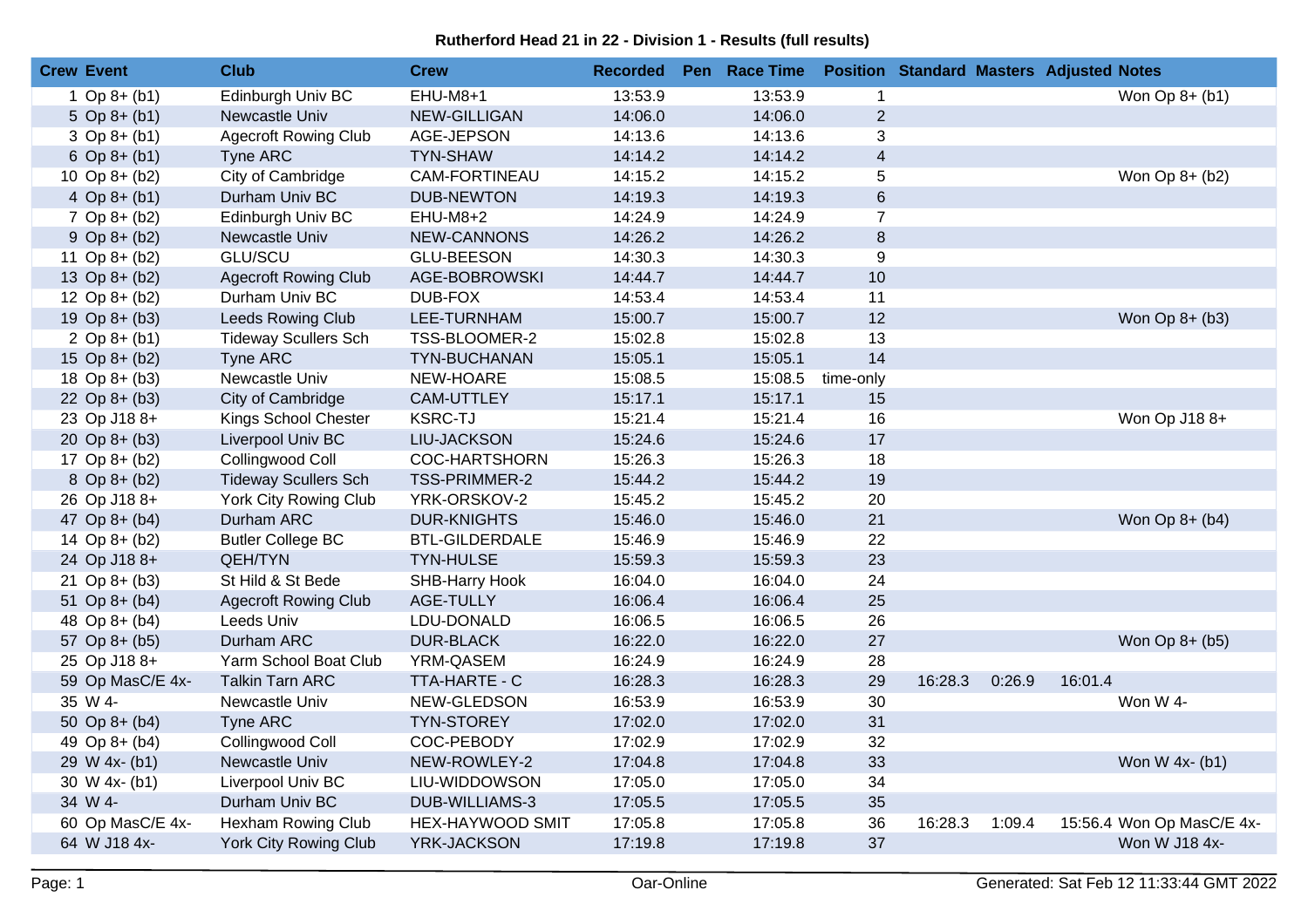## **Rutherford Head 21 in 22 - Division 1 - Results (full results)**

| <b>Crew Event</b>              | <b>Club</b>              | <b>Crew</b>           | <b>Recorded</b> | Pen Race Time |    |         |                | <b>Position Standard Masters Adjusted Notes</b> |
|--------------------------------|--------------------------|-----------------------|-----------------|---------------|----|---------|----------------|-------------------------------------------------|
| 84 Op MasF/G/I 4x-             | Durham ARC               | DUR-LYONS - F         | 17:26.6         | 17:26.6       | 38 |         | 16:28.3 1:33.9 | 15:52.7                                         |
| 31 W 4x- (b1)                  | Durham Univ BC           | <b>DUB-LUCANIA</b>    | 17:29.1         | 17:29.1       | 39 |         |                |                                                 |
| 37 W 4-                        | Glasgow Univ BC          | GLU-W4- Skye          | 17:30.2         | 17:30.2       | 40 |         |                |                                                 |
| 41 W 4x- (b2)                  | Berwick/Hexham           | HEX-WATERMAN          | 17:33.5         | 17:33.5       | 41 |         |                | Won W 4x- (b2)                                  |
| 38 W 4+                        | Edinburgh Univ BC        | EHU-ROSSINGTON        | 17:35.6         | 17:35.6       | 42 |         |                | Won W 4+                                        |
| 88 W MasA/C/D 8+               | Tyne ARC                 | TYN-GILBERT - A       | 17:45.4         | 17:45.4       | 43 | 17:45.4 | 0:00.0         | 17:45.4 Won W MasA/C/D 8+                       |
| 28 W 4x- (b1)                  | Durham ARC               | <b>DUR-MCDAID</b>     | 17:59.9         | 17:59.9       | 44 |         |                |                                                 |
| 45 W 4x- (b2)                  | Newcastle Univ           | NEW-COLLEY            | 18:02.0         | 18:02.0       | 45 |         |                |                                                 |
| 33 W 4-                        | Edinburgh Univ BC        | EHU-JONSSON           | 18:14.9         | 18:14.9       | 46 |         |                |                                                 |
| 61 Op MasC/E 4x-               | Durham ARC               | DUR-MCCARTHY - E      | 18:25.2         | 18:25.2       | 47 | 16:28.3 | 1:09.4         | 17:15.8                                         |
| 40 W 4+                        | Newcastle Univ           | NEW-CHAVOS            | 18:30.9         | 18:30.9       | 48 |         |                |                                                 |
| 80 W 4x- (b3)                  | Leeds Rowing Club        | LEE-BRUSH             | 18:33.3         | 18:33.3       | 49 |         |                | Won W 4x- (b3)                                  |
| 79 W 4x- (b3)                  | Leeds Univ               | LDU-STEEPLE           | 18:33.9         | 18:33.9       | 50 |         |                |                                                 |
| 74 W J16 4x-                   | Tyne ARC                 | <b>TYN-TEMPLE</b>     | 18:36.3         | 18:36.3       | 51 |         |                | Won W J16 4x-                                   |
| 83 Op MasF/G/I 4x-             | <b>Tees Rowing Club</b>  | TEE-KENYON - I        | 18:40.2         | 18:40.2       | 52 | 16:28.3 | 3:03.8         | 15:36.4 Won Op MasF/G/I 4x-                     |
| 58 Op 8+ (b5)                  | Tyne ARC                 | <b>TYN-SETCH</b>      | 18:42.9         | 18:42.9       | 53 |         |                |                                                 |
| 78 W 4x- (b3)                  | <b>Leeds Rowing Club</b> | LEE-PATTERSON         | 18:44.3         | 18:44.3       | 54 |         |                |                                                 |
| 65 W J18 4x-                   | Tyne ARC                 | TYN-BRADLEY           | 18:45.7         | 18:45.7       | 55 |         |                |                                                 |
| 89 W MasA/C/D 8+               | Durham ARC               | DUR-MOORE - D         | 18:46.9         | 18:46.9       | 56 | 17:45.4 | 0:51.5         | 17:55.4                                         |
| 42 W 4x- (b2)                  | <b>Talkin Tarn ARC</b>   | TTA-HOUSTON-2         | 18:48.3         | 18:48.3       | 57 |         |                |                                                 |
| 90 W MasA/C/D 8+               | <b>Tees Rowing Club</b>  | TEE-HARKER - C        | 18:48.8         | 18:48.8       | 58 |         | 17:45.4 0:28.8 | 18:20.0                                         |
| 69 W 4+                        | <b>Glasgow Univ BC</b>   | GLU-W4+ O'Dell        | 18:51.1         | 18:51.1       | 59 |         |                |                                                 |
| 52 Op 8+ (b4)                  | St Hild & St Bede        | SHB-Harry Hook-2      | 18:56.5         | 18:56.5       | 60 |         |                |                                                 |
| 39 W 4+                        | Liverpool Univ BC        | LIU-THIELEMANN        | 18:58.0         | 18:58.0       | 61 |         |                |                                                 |
| 75 W J16 4x-                   | Durham Sch/Hexham        | <b>HEX-LITTLER</b>    | 19:02.9         | 19:02.9       | 62 |         |                |                                                 |
| 43 W 4x- (b2)                  | CBS/CLS/QEH              | <b>CLS-HUNT</b>       | 19:05.6         | 19:05.6       | 63 |         |                |                                                 |
| 76 W J16 4x-                   | York City Rowing Club    | YRK-DAVIE             | 19:13.1         | 19:13.1       | 64 |         |                |                                                 |
| 32 W 4x- (b1)                  | Durham ARC               | <b>DUR-FLECK</b>      | 19:23.4         | 19:23.4       | 65 |         |                |                                                 |
| 46 W 4x- (b2)                  | Leeds Univ               | LDU-SKILBECK          | 19:24.6         | 19:24.6       | 66 |         |                |                                                 |
| 82 W 4x- (b3)                  | Newcastle Univ           | NEW-CAVE              | 19:29.4         | 19:29.4       | 67 |         |                |                                                 |
| 77 W J16 4x-                   | CBS/CLS                  | <b>CLS-SMITH</b>      | 19:35.6         | 19:35.6       | 68 |         |                |                                                 |
| 85 Op MasF/G/I 4x- Tyne United |                          | TYU-HALL - G          | 19:35.9         | 19:35.9       | 69 |         |                | 16:28.3 2:00.4 17:35.5                          |
| 63 Op MasC/E 4x-               | Chester le Street ARC    | CLS-JOHNSON - C       | 19:40.7         | 19:40.7       | 70 | 16:28.3 | 0:26.9         | 19:13.8                                         |
| 73 W J16 4x-                   | Queen Elizabeth H Sch    | <b>QEH-CONNOR</b>     | 19:45.2         | 19:45.2       | 71 |         |                |                                                 |
| 62 Op MasC/E 4x-               | <b>Tyne United</b>       | TYU-ROBINSON - E      | 19:45.9         | 19:45.9       | 72 | 16:28.3 | 1:09.4         | 18:36.5                                         |
| 66 W J18 4x-                   | <b>Tees Rowing Club</b>  | <b>TEE-POWELL</b>     | 20:11.8         | 20:11.8       | 73 |         |                |                                                 |
| 86 Op MasF/G/I 4x-             | Durham ARC               | <b>DUR-LAWSON - G</b> | 20:40.4         | 20:40.4       | 74 | 16:28.3 | 2:00.4         | 18:40.0                                         |